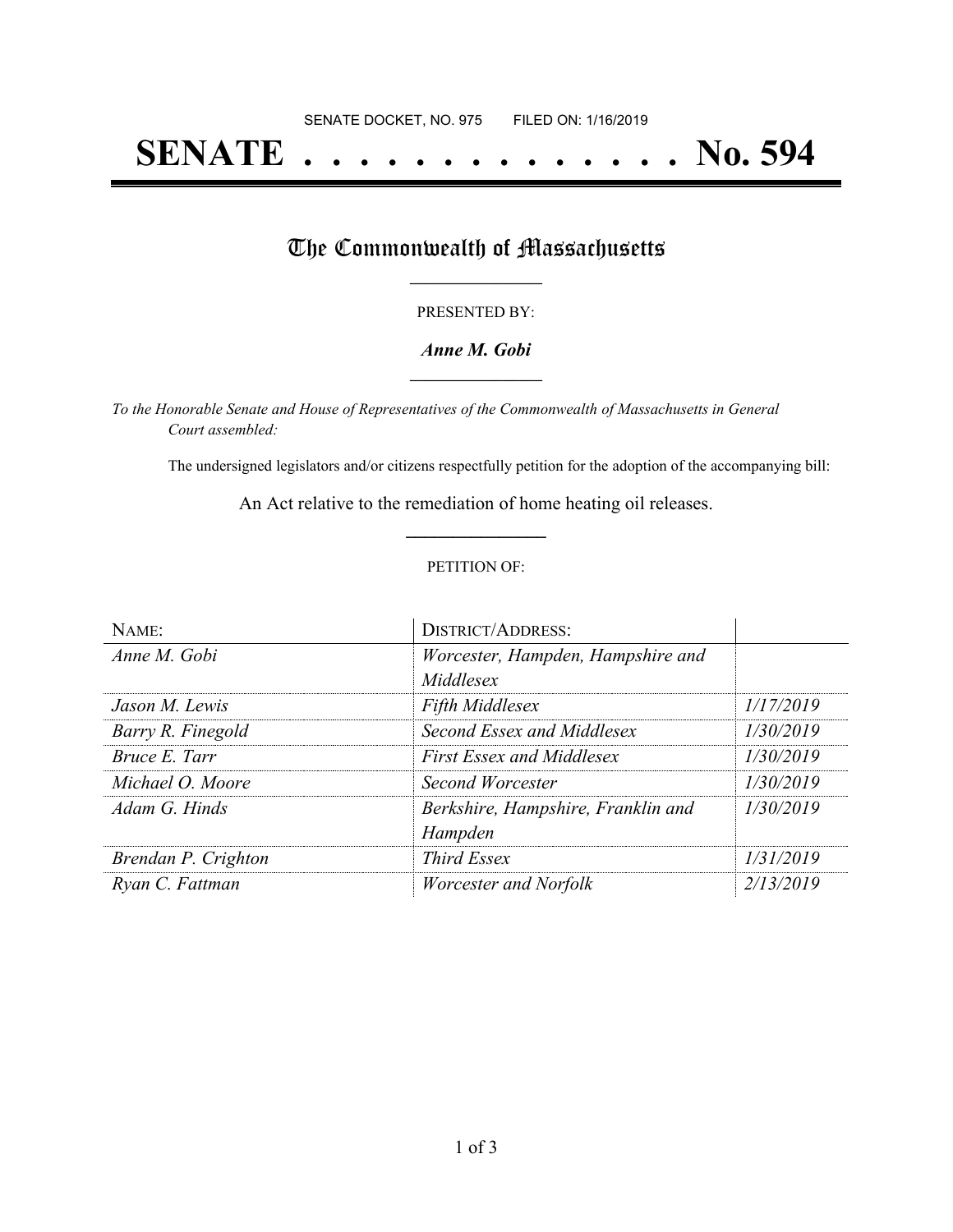### SENATE DOCKET, NO. 975 FILED ON: 1/16/2019

## **SENATE . . . . . . . . . . . . . . No. 594**

By Ms. Gobi, a petition (accompanied by bill, Senate, No. 594) of Anne M. Gobi, Jason M. Lewis, Barry R. Finegold, Bruce E. Tarr and other members of the Senate for legislation relative to the remediation of home heating oil releases. Financial Services.

### [SIMILAR MATTER FILED IN PREVIOUS SESSION SEE SENATE, NO. *534* OF 2017-2018.]

## The Commonwealth of Massachusetts

**In the One Hundred and Ninety-First General Court (2019-2020) \_\_\_\_\_\_\_\_\_\_\_\_\_\_\_**

**\_\_\_\_\_\_\_\_\_\_\_\_\_\_\_**

An Act relative to the remediation of home heating oil releases.

Be it enacted by the Senate and House of Representatives in General Court assembled, and by the authority *of the same, as follows:*

1 SECTION 1. Chapter 175 of the General Laws, as appearing in the 2016 Official

2 Edition, is hereby amended by striking out Section 4D and inserting in place thereof the

3 following section:–

4 Section 4D. (a) As used in this section, unless the context clearly requires otherwise,

5 "residential property" shall mean a 1 to 4-unit dwelling used for living or sleeping and "liquid

6 fuel tank" shall mean a tank in which heating oil is stored and from which heating oil is delivered

7 or pumped through a fuel supply line to an oil burner, whether located within a dwelling or other

- 8 structure, including tanks installed at or below grade level, or located outdoors but excluding
- 9 underground tanks wherever located.